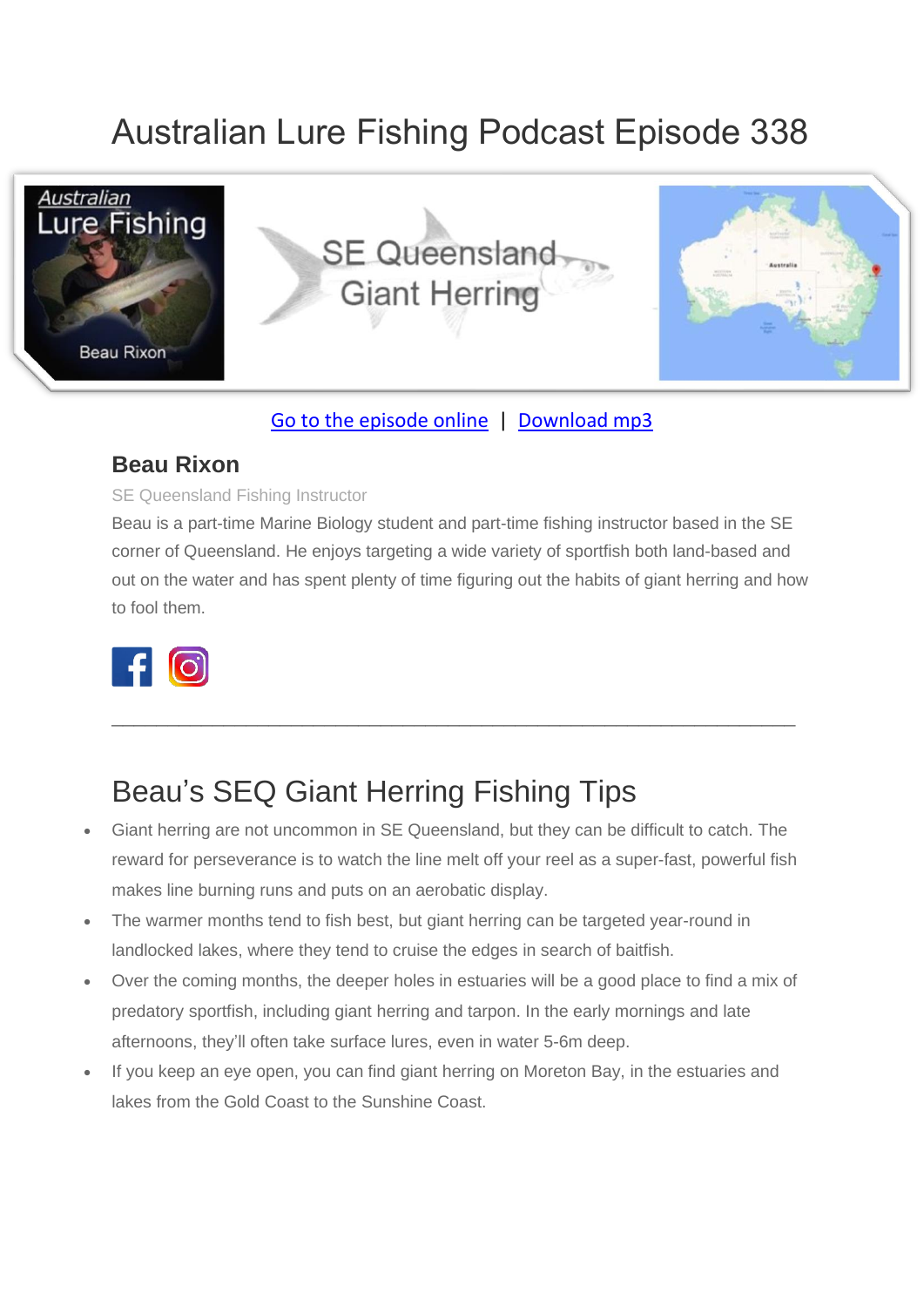- It's important to have needle sharp hooks, this species is a master at throwing lures. Sharp hooks, maintaining tension on a fish and using sideways and downwards movements of your rod to minimise jumping will help you to stay connected.
- During low light conditions these fish will often be in shallow water or feeding on the surface. As the sun gets brighter they'll head for deeper water.
- In landlocked lakes and in estuaries this species is often found around places where drains enter the system, bringing bait. A little freshwater coming into the system doesn't hurt to stir up some activity.
- Glass-out conditions fish well, especially for land-based fishing
- Giant herring need to be handled very carefully if they are to survive a capture and release. Their scales are soft and easily damaged and their large eyes make them prone to damage from bright sun. If you're not taking a photo then don't remove them from the water, hold them in a soft net and remove the hooks before emptying the net. If you're taking a picture, keep them in the net while you prepare the camera, wet the brag mat and wet your hands. Minimise handling, support them under the belly (no vertical holding). Keep them out of water for the shortest time possible and them revive and release.

### Beau's Giant Herring Fishing Tackle

• A rod in the 4-12lb line class is a good choice, coupled with a 2000 or 2500 size reel, 6-12lb braid and a 20lb leader can handle most herring fishing. A softer tipped rod will absorb some of the blows caused by aerial antics, reducing the chance of hooks pulling out. If the fishing is tough you may need to switch down to a 12lb leader, but ease the drag back and play the fish more gently or there is a high chance their raspy teeth with rub through the leader.

## Beau's Fishing Lures

- 60-80mm surface walker style lures often fish well when they're feeding off the surface. Beau likes the Daiwa Slippery Dog. The Bassday Sugapen is another good option, with the Atomic K9 working well if you need a larger profile lure. These lures are best used on glassy mornings or evenings when the light is low. Cast them long and work them back with a medium to fast walk the dog retrieve – no pauses with surface lures. If you see a fish cruising, cast well to the side and work the lure back, they spot leaders and lures and are easily spooked if you cast too close to them. Be aware that giant herring can be clumsy at taking surface lures, so expect a lot of missed bites and just keep persevering.
- Small soft plastic lures are very effective and can be worked in lots of different ways to tempt giant herring. Beau likes the 3" Holt Productions Prawn but has also had good success with